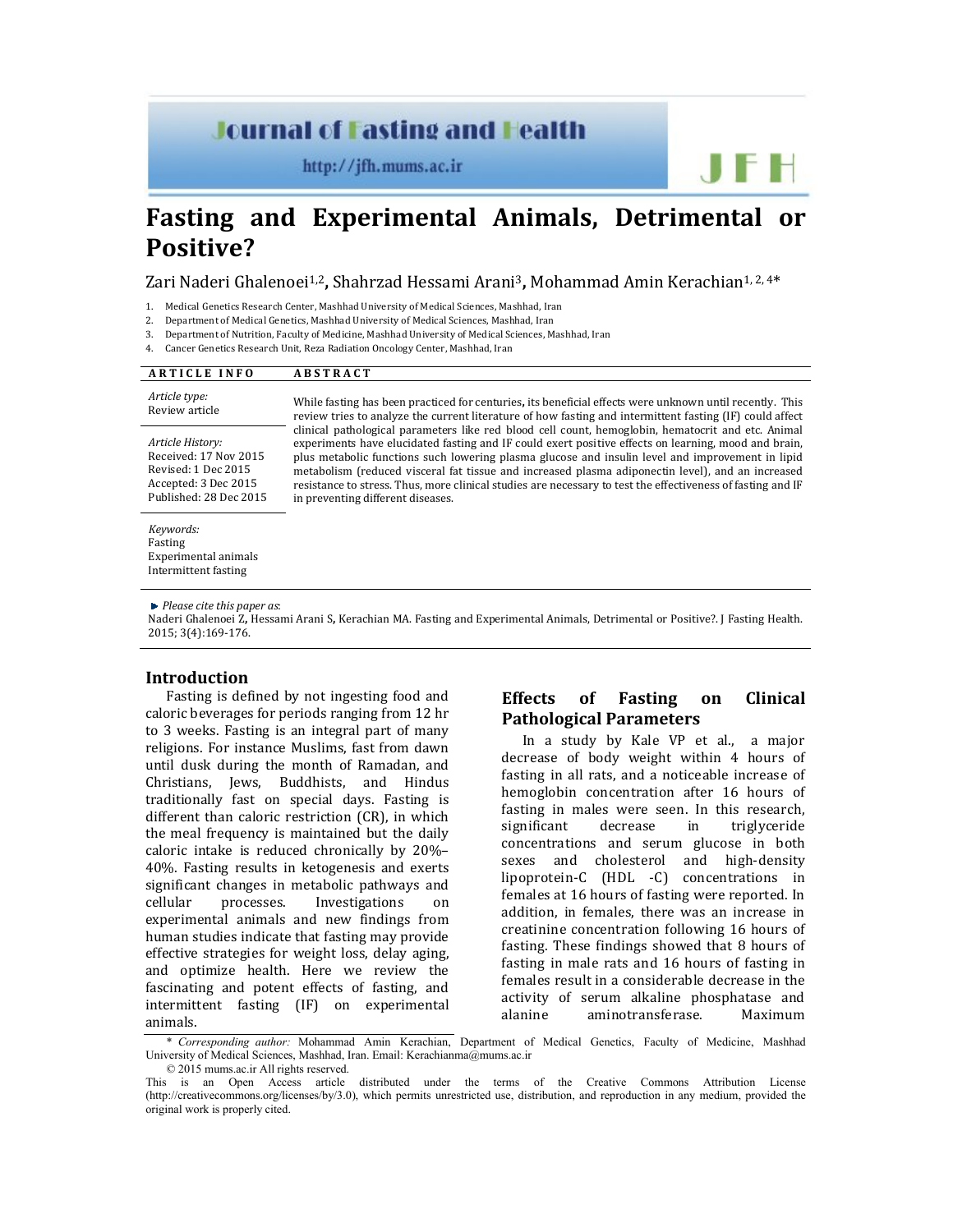modifications of clinical-pathological parameters were detected within 16 hours of fasting, with negligible later changes (1). Zeng et al. showed the effects of fasting on hematologic and clinical chemical values in cynomolgus monkeys. They compared the hematologic values based on the sexuality. Consequently, they found the BW (body weight) significantly decreased after 24 hours of fasting. Major decreases in red blood cell count, hemoglobin, hematocrit, and mean corpuscular volume and increases in mean cell hemoglobin and mean cell hemoglobin concentration were seen at 16 hours in males. In females, the increase in the duration of fasting caused a significant timedependent increase in platelets. After fasting, blood urea nitrogen showed noticeable decreases in both sexes. Alkaline phosphatase increased in females after fasting. After 8 hours of fasting, aspartate transaminase significantly increased both in females and males. In females, also alanine transaminase and lactate dehydrogenase significantly increased. Albumin significantly decreased in males after 24 hours of fasting, but increased in females 16 hours after fasting. Serum glucose and triglyceride were not affected by fasting. In males, serum calcium decreased and inorganic phosphorus increased after fasting. These results suggested that clinical pathology data would vary after fasting. So the decision to fast or feed before blood collection for clinical purposes should be made based on careful consideration (2).

Some studies investigated the impact of fasting on alcohol metabolism. In 1936, Le Breton found that fasting rats that had been administered alcohol, oxidized the alcohol only a little more than half as rapidly as did well fed controls (3). Leloir and Munoz in 1938 showed that *in vitro* liver alcohol oxidation in fasting rats was slower compared to fed rats (4). Vitale et al. in 1953 suggested that fasting could possibly lead to the loss of essential liver enzymes responsible for alcohol oxidation; therefore it causes a decrease in oxidation rate. These investigators have also demonstrated that diphosphopyridine nucleotide (DPN) could limit the oxidation rate (5). This inhibition has been shown not to be due to a deficiency in alcohol dehydrogenase, diphosphopyridine nucleotide (DPN) level, nor to a metabolic

block in the oxidation of the intermediaries acetaldehyde or acetate.

Moreover, they found that DPNH re-oxidizing agents such as ferricyanide and methylene blue raise the alcohol metabolism rate *in vitro*, while this increase does not occur in fed rats. According to Vitale et al. results, DPN: DPNH ratio lowers by alcohol metabolism in the intact animal. This decrease was noticeable in fasting. Alanine and pyruvate simultaneously boosted the DPN: DPNH ratio and the rate of alcohol metabolism. The greatest increase was observed in fasting state. Based on these findings, DPN: DPNH ratio could lower the rate of alcohol metabolism in fasting animals and to some degree in fed animals (6).

## **Fasting, Learning, Memory, and the Mood**

Some researches were conducted by Fontan-Lozano et al. and Singh et al., to reveal the effect of fasting on learning, memory, and the mood of the experimental animals. In rodents, alternating days of normal feeding and fasting can enhance brain function, as indicated by improvements in performance on behavioral tests of sensory and motor function and learning and memory (7, 8). Li et al. showed chronic intermittent fasting improves cognitive functions and brain structures in mice. Their results suggested that intermittent fasting improves brain functions (9).

#### **Intermittent Fasting**

Intermediate or intermittent fasting (IF) refers to alternate periods of AL (ab libitum) intake with complete or partial restriction of calories. IF does not mean severe nutrient deprivation/starvation and it gets adequate vitamin and mineral intake (10). IF has been widely accepted, for the advent of the "5, 2" diet, in which there are two days of complete or partial CR (caloric restriction) during a weekly period (11). Overall caloric consumption and body weight (BW) do not necessarily decrease in IF regimens since subjects may compensate for the reduced intake throughout the restriction period by overeating on the AL phase, although a 20–30% reduction of caloric consumption following IF regimen has been reported (12, 13).

It has been proved that IF regimens could efficiently impact age-related diseases in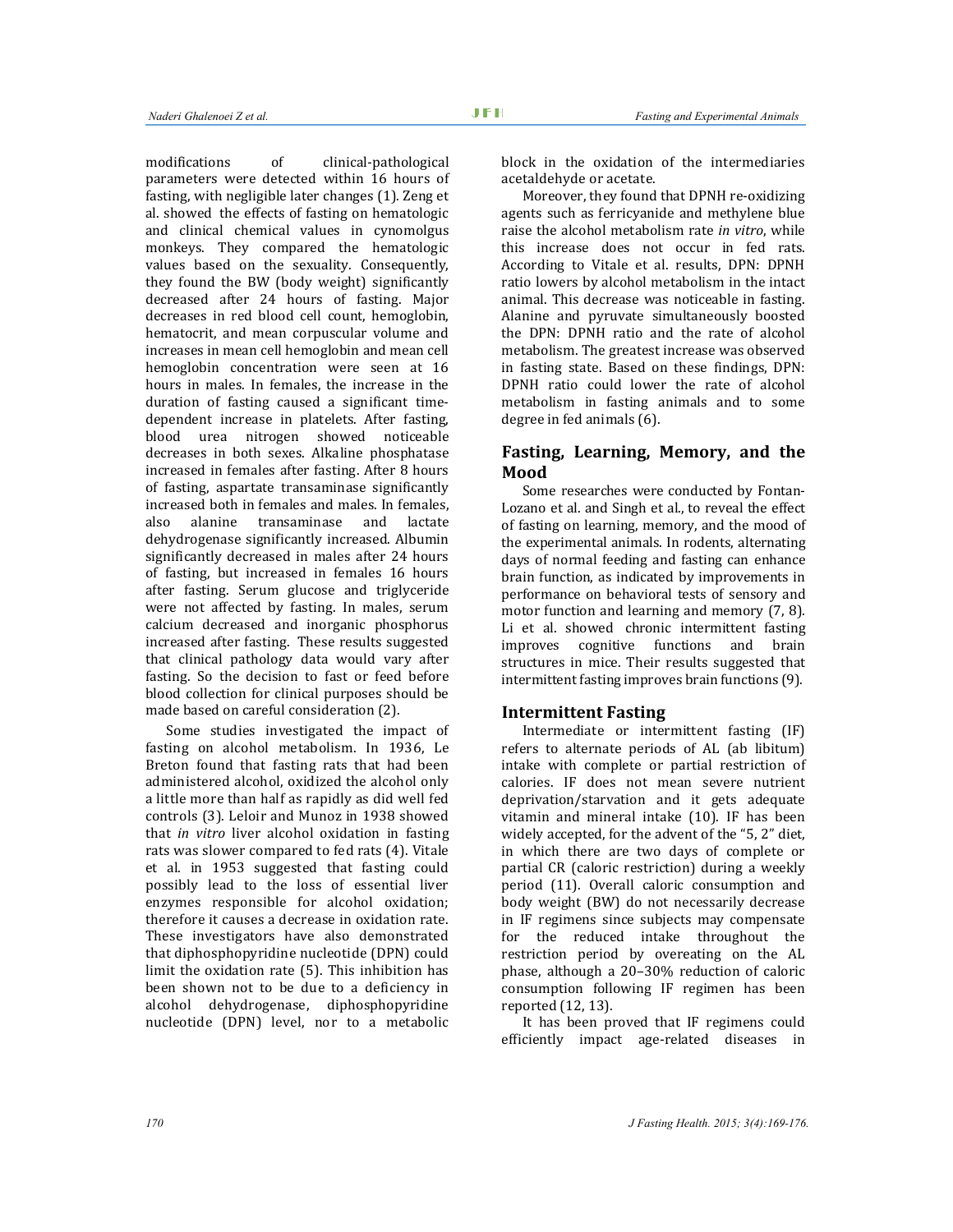animals, such as the attenuation or prevention of diabetes, and also phenotypes and cardiovascular diseases as well as increasing maximal life span (12).

At the molecular level, IF is thought to engage adaptive cellular stress response pathways and appears to engage many of the pathways described for CR (14, 15).

#### **The Effects of IF on Brain Plasticity**

IF particularly develops brain plasticity and at cellular and molecular level with concomitant improvements in behavior (16). Additionally, hippocampal neurons displayed more resistance to chemically induced degeneration in rats on maintained IF regimen (17, 18) and in experimental models of stroke (19). Moreover, neuroperformance such as memory and learning would be preserved by the neuroprotective effect of IF (19, 20). Moreover, the effects of IF following excitotoxic challenge associated with lower levels of corticosterone, leading not only to decreased hippocampal cell death, but also to increased levels of hippocampal brain-derived neurotrophic factor (BDNF) and phosphorylated cAMP responsiveelement binding (pCREB) and reversal of learning deficits (18).

IF fed mice showed the development of neurogenesis and glycogenesis and further survival of newly born cells in the dentate gyrus (DG) (21). This growth led to learning progress regarding the improvement of LTP long-term potentiation, the expression of long-lasting activity-dependent synaptic modifications in response to high frequency stimuli and expression of the N-methyl-D-aspartate receptor subunit NR2B (22). The resilience of hippocampal neurons to excitotoxic stress IF but not CR for 20 weeks increases, suggesting distinct neuroprotective effects of IF (23).

#### **IF and Mood/Anxiety**

Since neither epidemiological nor interventional study of the effects of IF on mood/anxiety in the human beings has taken place; this section will focus on the promising findings of IF in animal studies.

While the majority of studies on the effects of fasting have focused on chronic procedures, a few have also examined the results of acute interventions. In this regards, a recent study has

shown significant antidepressant effects of 9 h fasting in mice (24).

Plus, administration of antidepressant drug (imipramine) in conjunction with fasting has showed synergic effects. According to the authors, these findings could be used as a new strategy to boost antidepressant effects in clinical practice. Furthermore, acute fasting boosted the p-CREB/CREB ratio (p-CREB: phosphorylated CREB), as a biological effect in accordance with some caloric restriction (CR) studies' findings (25).

#### **Impacts of IF on Aging**

Singh et al. aimed to test whether short-term late-onset exposure to an IF regimen could improve age-related declines in cognitive and motor functions, in association with possible changes in the expression of plasticity markers (9). Memory function improved in old IF rats. Besides, these authors demonstrated the impacts of short-term IF on Ca2+ signaling, the main regulator of synaptic plasticity. They particularly evaluated the expression of serine/threonine protein phosphatase calcineurin (CaN), as the mediator of the effects of Ca2+ signaling on synaptic plasticity, cell survival, and ultimately cognition (26), as well as the Ca2+-dependent protein kinase (CaM kinase), known as a functional protein in synapse formation and neurotransmitter release, thus affecting neuroplasticity, learning, and memory performance (27, 28). Short-term IF partially restored the expression of CaN and synaptophysin, decreasing with age in the region III of hippocampus proper (CA3) and DG subregions of the hippocampus. This evidence proposes the recovery of synapse density loss and parallel increases in neurotransmission. The probable expression of synaptic proteins regulating calcium homeostasis known as the advantageous effect of IF regimen regarding the decreased levels of CaN and decreased expression of CaM in the hippocampus of aged rats (9). Another research performed by Mladenovic Djordjevic et al. revealed the induction of synaptophysin expression in the DG and CA3 as the consequence of IF regimen (29). Similar effects of CR in moderating age-related declines in synaptophysin levels approve the above mentioned findings (30, 31). They all indicate that hippocampus stress reduction,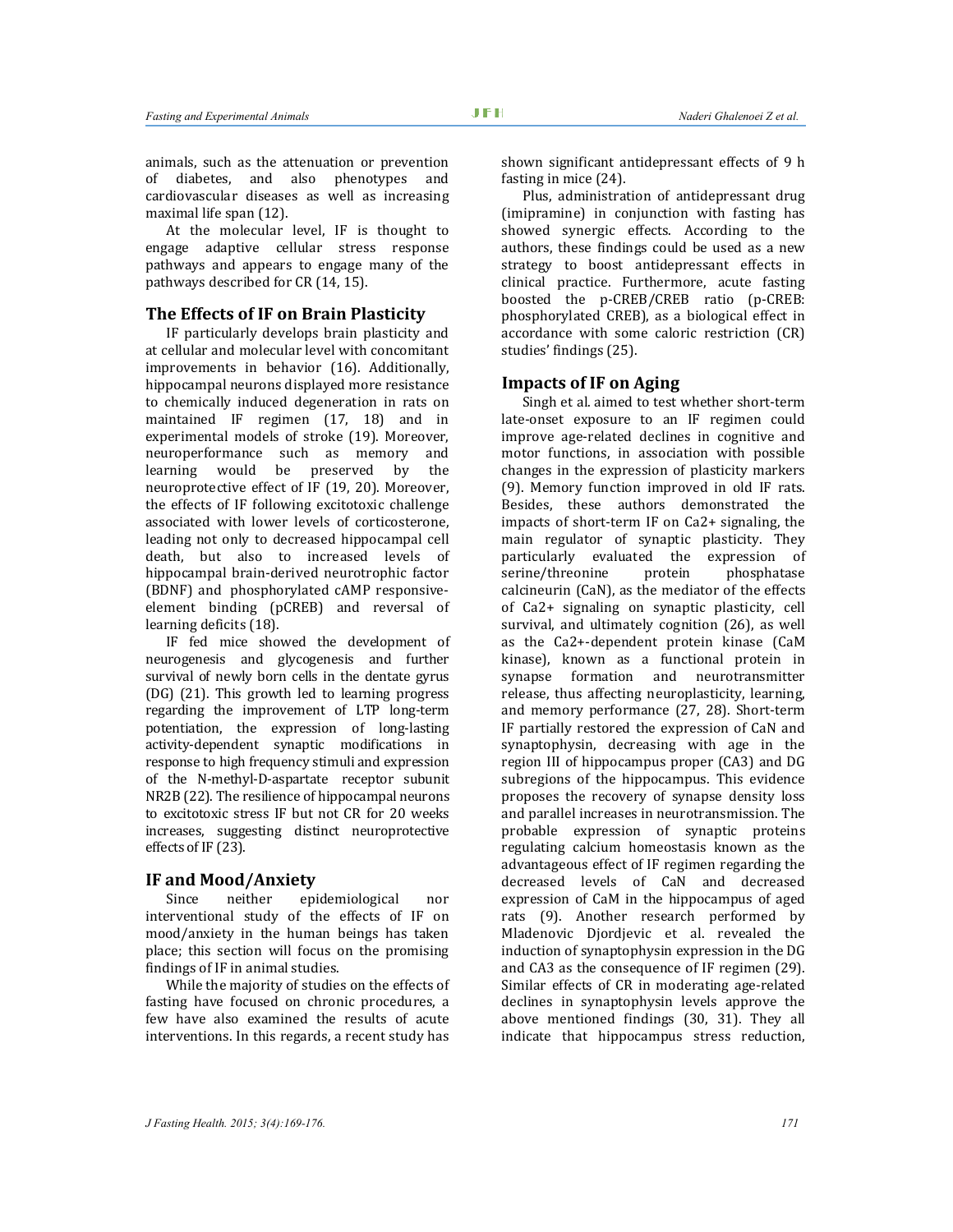synaptic plasticity enhancement, and neurogenesis growth underlie the preservation of synaptic functionality linked to CR and IF regimens. IF has also been shown to reverse the age-related impairments in the neuronal plasticity marker, neural cell adhesion molecule (NCAM) (32).

#### **Effects of IF on Metabolism**

Recent investigational studies have fine clarified the IF-activated metabolic mechanisms. Glucose metabolism and boosted neuronal resistance to stress in C57BL/6 mice subjected to ad libitum diet, IF, or limited daily food intake for 22 weeks has been revealed by Anson et al. (33). An injection of kainate, a seizure- and neuronal damage-inducing exotoxin raised neuronal stress at the end of the 22nd week. The IF group showed less significant histopathological brain changes and lower plasma glucose and insulin levels compared with the control group. Analyses in male Wistar rats achieved the same results (34). A remarkable decrease in the size of adipocytes of both visceral and subcutaneous fat was also noticed in a study on the lipid metabolism of male C57BL/6J mice subjected to alternate-day fasting (ADF) or alternate day 50% calorie restriction (ADCR 50%). The authors also realized that IF causes oscillation of triglyceride metabolism between anabolism (gluconeogenesis and de novo lipogenesis) and catabolism (lipolysis) (35). A noticeable decrease in visceral fat percentage, amplified subcutaneous fat percentage, increased plasma adiponectin levels, and unaffected amount of fat tissue female C57BL/6J mice subjected to four-week IF were all observed by the same research team (36). Moreover, using an implanted telemetric transistor, Mager et al. studied heart-rate variability in 12 Sprague-Dawley rats within 16 weeks of nutritional intervention. Based on their findings after 16 weeks, the sympathetic activity related with increased vagal tone declined in IF group rats. The immunomodulatory effects of this reduction would lessen the release of proinflammatory substances, such as TNF-α, IL-6, and IL-18 (37).

### **Intermittent Fasting (IF) and Increased Resistance to Stress**

Wan et al. assessed the response to cardiovascular stress in male Wistar rats undergoing IF regimen using a telemetric transistor. Interestingly, they noticed a rapid return to basal values of blood pressure and heart-rate after induced cardiovascular stress, and no alterations in the plasma levels of stress biomarkers, such as adrenocorticotropic hormone and corticosterone. A better norepinephrine response to stress was found in further analysis of heart-rate variability, thus indicating an improved autonomic response in the IF group versus the control group (34).

In addition, the same authors demonstrated that both rat groups receiving a diet supplemented with 2-deoxyglucose (2-DG) - a glycolytic inhibitor and metabolic stress or - on alternate days and receiving IF in Sprague-Dawley rats could be affected in the same way. They observed that heart rate, blood pressure, and glucose levels could be decreased to similar extents by both IF and 2-DG supplementation. The authors also suggested that the mechanisms underlying the positive metabolic response to IF may be attributed to the fact that periodic metabolic stress can induce adaptive changes in cardiovascular physiology and glucose metabolism that are associated with a "less atherogenic" profile (38).

Ahmet et al. assessed an alternative cardioprotective action of IF; they maintained 30 Sprague-Dawley rats under IF for three months and a control group with normal feeding (39). Then, all experimental animals were transferred to coronary artery ligation to induce myocardial infarction (MI). Left ventricular (LV) mass, LV wall thickness and ventricular remodeling IF group were slighter in comparison with control group. Besides, 23 hours following surgery, apoptosis and neutrophil infiltration remarkably dropped in IF group with MI, possibly contributing to a smaller ventricular size. The authors proposed that IF regimen leads to an ischemic preconditioning in the cardiac muscle that protects myocardial cells from ischemic damage. Wan et al. have recently achieved the similar results in male Wistar rats (40). In this study, the measurement of plasma adiponectin and IL-6 concentrations indicated an increase in the former and a decrease in the latter. The authors proposed that the observed benefits of IF might arise from the augmented plasma adiponectin levels.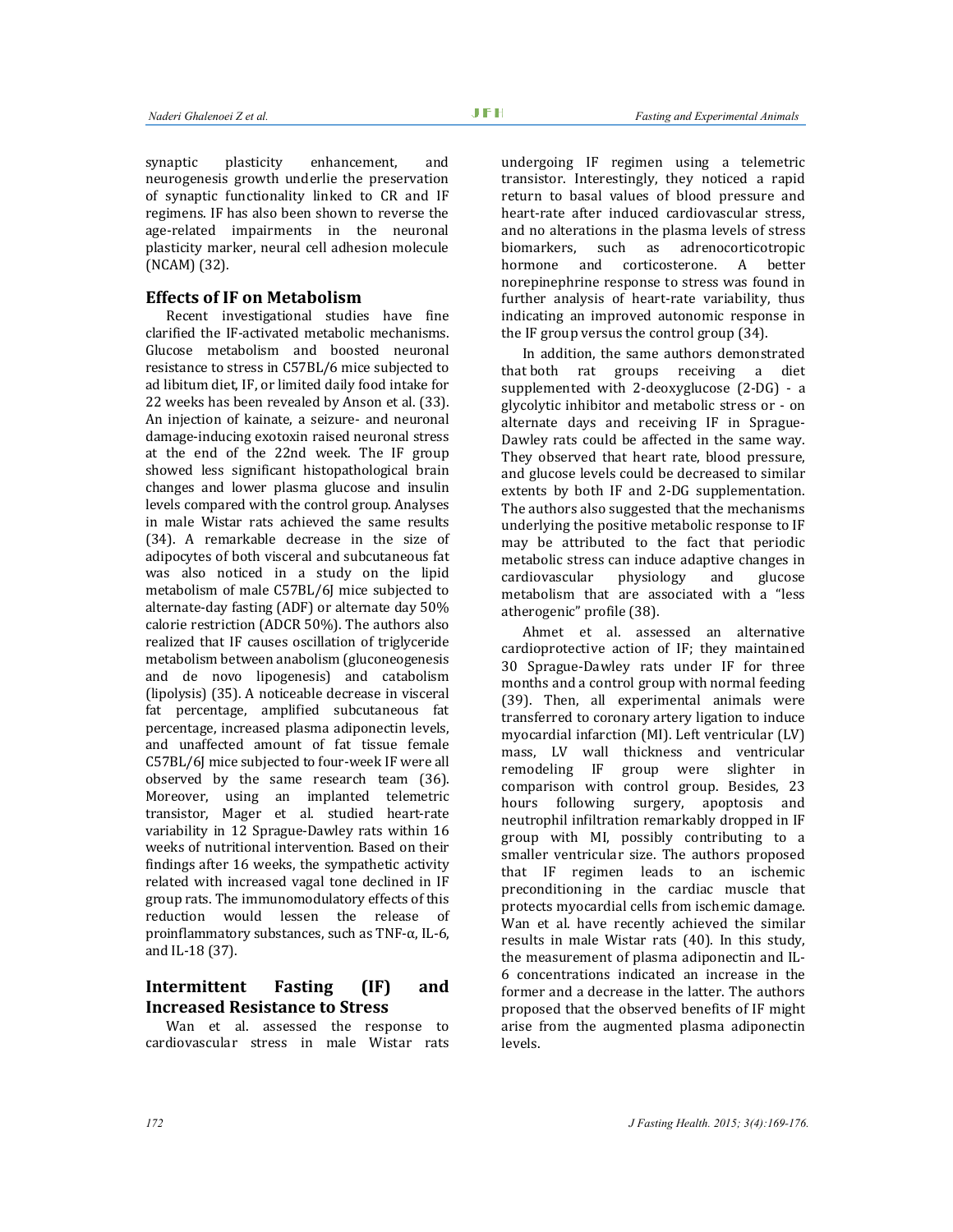More recently, Katare et al. conducted a study on the impact of IF following MI induction and continued for six weeks (41). The male Wistar rats subjected to IF showed a decrease in cardiomyocyte hypertrophy and fibrosis area, reduced oxidative stress, better cardiac performance, and better survival rates than the control group. The authors also noted an increased expression of the BDNF gene, responsible for the enhanced expression of vascular endothelial growth factor (VEGF) in the cardiac muscle; this resulted in increased angiogenesis and decreased apoptosis.

In another experimental study, streptozotocin was used to induce diabetes mellitus type 1 before diet intervention in Sprague-Dawley rats (42). After eight weeks of IF, the diabetic IF group showed blood pressure levels similar to those of the non-diabetic control group, indicating that glomerular damages promoted by diabetes were somehow prevented. Other findings were normal blood levels of glucose, albumin, HDL-C, and blood urea nitrogen; increased resistance to oxidative stress; and reduced incidence and intensity of degenerative structures in the kidneys. Changes in the expression of some genes involved with cellular survival (p53, p38, and Sir 2) were also demonstrated. Studies evaluating the potential of IF in the recovery from spinal cord injury have also shown intriguing results. Plunet et al. assessed the effect of alternate-day fasting (ADF) in a group of male Sprague–Dawley rats after cervical spinal cord injury (43). The intervention proved to be neuroprotective, with a 50% reduction in lesion volume and increased sprouting of corticospinal axons. The intervention also promoted plasticity; improved behavioral recovery, evident by improved gaitpattern and forelimb function during laddercrossing; and enhanced vertical exploration. Jeong et al. investigated the effect of the same dietetic intervention, started before or after a different spinal cord lesion (thoracic contusion) in Sprague–Dawley rats (44). Both groups subjected to the intervention (before or after the lesion), showed positive results, with a better functional recovery, along with improvement of several parameters of their walking pattern. The prophylactic group (IF started before the lesion) performed slightly better than the therapeutic group (IF started after the lesion). The results

were also superior in benefits when compared with a group of rats consuming the same amount of calories as the alternate-day fasting (ADF) group (25% calorie restriction) every day. Davis et al. also found positive results assessing not only spinal cord lesion but also traumatic brain lesion (TBL) induced in Sprague–Dawley rats (45). They found that fasting for 24 hours after moderate TBL confers neuroprotection, maintains cognitive function, and improves mitochondrial function. The results confirm the beneficial role of this kind of calorie restriction in other organisms (46). Another study showed some factors including WBC parameters, glucose, corticosterone skewed high, low, high respectively after shortterm fasting in animals (47). Daniel E. Naya et al. investigated the effect of short- and long-term fasting on digestive and metabolic flexibility in the Andean toad (*Bufo spinulosus)*. They investigated the effect of short-term fasting and hibernation on the hydrolytic activity of digestive enzymes, histology of the small intestine, gross morphology of digestive and other internal organs and standard metabolic rate. There was no difference in body mass or snout–vent length (SVL) among groups. Except for the large intestine, which did not differ among groups, digestive organ length and mass were both greater in feeding than in fasting toads and in fasting compared with hibernating animals. Liver dry mass also changed gradually between feeding, fasting and hibernating animals but in this case differences between fasting animals and the other two groups did not reach statistical significance. Abdominal fat bodies were heavier in both summer groups than in hibernating toads, whereas kidneys were heavier in feeding animals than in both fasting groups (48). Another study focused on carnitine metabolism in the fasting rats. The results showed the concentration of carnitine began to fall early during the fast, being significantly lower 12 hours after fasting. After reaching a nadir after 24 h of starvation, the concentration began to increase slowly, returning to pre-fast levels. In contrast, the concentration of acid-soluble acylcarnitines rose slowly throughout the fast. Total carnitine, reflecting the sharp drop in carnitine, was significantly depressed early in the fast. The plasma concentrations of free fatty acids and P-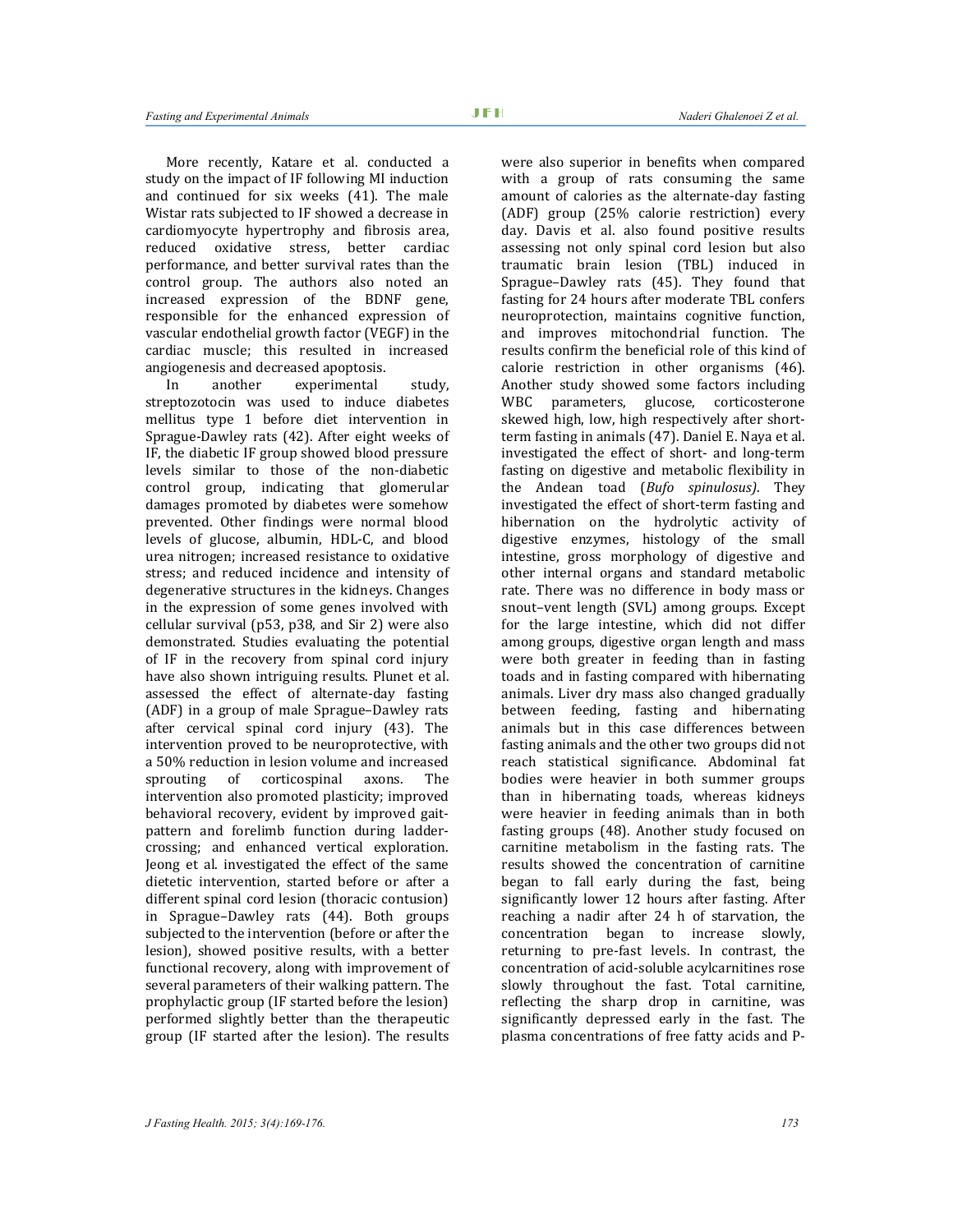hydroxybutyrate. Both were significantly elevated after 12 h of starvation. After reaching a peak between 24 and 72 h of starvation, concentrations of the compounds decreased in the late stages of the fast. These observations serve to characterize the fast with respect to the shift to fatty acids as a fuel source and the development of ketosis (49).

Many of the metabolic changes in starvation, including the production of ketone bodies, occur in the liver. Following a decrease during the first 12 h of starvation, levels of carnitine increased in the liver and plateaued after 72 h. In contrast, acid-soluble acylcarnitines began to increase immediately and remained stable after 24 h of starvation. Acid-insoluble acylcarnitines also began to increase immediately, reaching maximum 18 h into the fast and decreasing slowly after 36 h. As a result of this increase in acylcarnitines, total liver carnitine per g of liver was elevated after 18 h of starvation and plateaued after 24 h of starvation (50).

#### **Conclusion**

Based on the existing evidence from animal studies, we conclude that fasting and IF are two key factors that may affect clinical pathological parameters like red blood cell count, hemoglobin, hematocrit and etc. in toxicological and pharmacological studies. In animals, fasting results in major decrease in red blood cell count, hemoglobin and hematocrit. It is also responsible for the decreased rate of oxidation. Fasting can also enhance brain function in experimental animals, as indicated by improvements in performance on behavioral tests of sensory and motor function and learning and memory. IF particularly exerts positive effects on brain plasticity at cellular and molecular level with concomitant improvements in behavior. Intermittent fasting (IF) is thought to engage adaptive cellular stress response pathways and appears to involve many of the pathways that have been described in caloric restriction. Moreover, IF has been associated with significantly lower histopathological brain changes. Animal studies have showed strong and replicable effects of IF on health indicators such as improvement in insulin sensitivity and decrease in body fat, blood pressure, IGF-I, insulin, glucose, atherogenic lipids, and inflammation.

#### **References**

- 1. Kale VP, Joshi GS, Gohil PB, Jain MR. Effect of fasting duration on clinical pathology results in Wistar rats. Vet Clin Pathol. 2009; 38(3):361-6.
- 2. Zeng XC, Yang CM, Pan XY, Yao YS, Pan W, Zhou C, et al. Effects of fasting on hematologic and clinical chemical values in cynomolgus monkeys (Macaca fascicularis). J Med Primatol. 2011; 40(1):21-6.
- 3. Le Breton E. Influence du jeune sur la vitesse d'oxydation de l'alcool éthylique chez le rat blanc. CR Soc Biol. 1936; 122:330-2.
- 4. Leloir LF, Muñoz JM. Ethyl alcohol metabolism in animal tissues. Biochem J. 1938; 32(2):299-307.
- 5. Vitale JJ, Di Giorgio J, McGrath H, Nay J, Hegsted DM. Alcohol oxidation in relation to alcohol dosage and the effect of fasting. J Biol Chem. 1953; 204(1):257-64.
- 6. Smith ME, Newman HW. The rate of ethanol metabolism in fed and fasting animals. J Biol Chem. 1959; 234(6):1544-9.
- 7. Fontán-Lozano Á, Sáez-Cassanelli JL, Inda MC, de los Santos-Arteaga M, Sierra-Domínguez SA, López-Lluch G, et al. Caloric restriction increases learning consolidation and facilitates synaptic plasticity through mechanisms dependent on NR2B subunits of the NMDA receptor. J Neurosci. 2007; 27(38):10185-95.
- 8. Singh R, Lakhanpal D, Kumar S, Sharma S, Kataria H, Kaur M, et al. Late-onset intermittent fasting dietary restriction as a potential intervention to retard age-associated brain function impairments in male rats. Age. 2012; 34(4):917-33.
- 9. Li L, Wang Z, Zuo Z. Chronic intermittent fasting improves cognitive functions and brain structures in mice. PLoS One. 2013; 8(6):e66069.
- 10. Mattson MP, Duan W, Guo Z. Meal size and frequency affect neuronal plasticity and vulnerability to disease: cellular and molecular mechanisms. J Neurochem. 2003; 84(3):417-31.
- 11. Harrison K. 5: 2 Your life: get happy, get healthy, get slim. London: The Orion Publication Group; 2013.
- 12. Ribarič S. Diet and aging. London: Oxidative Medicine and Cellular Longevity; 2012.
- 13. Martin B, Mattson MP, Maudsley S. Caloric restriction and intermittent fasting: two potential diets for successful brain aging. Ageing Res Rev. 2006; 59(3):332-53.
- 14. Colman RJ, Anderson RM, Johnson SC, Kastman EK, Kosmatka KJ, Mark TB, et al. Caloric restriction delays disease onset and mortality in rhesus monkeys. Science. 2009; 325(5937):201-4.
- 15. Texel SJ, Mattson MP. Impaired adaptive cellular responses to oxidative stress and the pathogenesis of Alzheimer's disease. Antioxid Redox Signal. 2011; 14(8):1519-34.
- 16. Murphy T, Dias GP, Thuret S. Effects of diet on brain plasticity in animal and human studies: mind the gap. Neural Plast. 2014; 2014:1-31.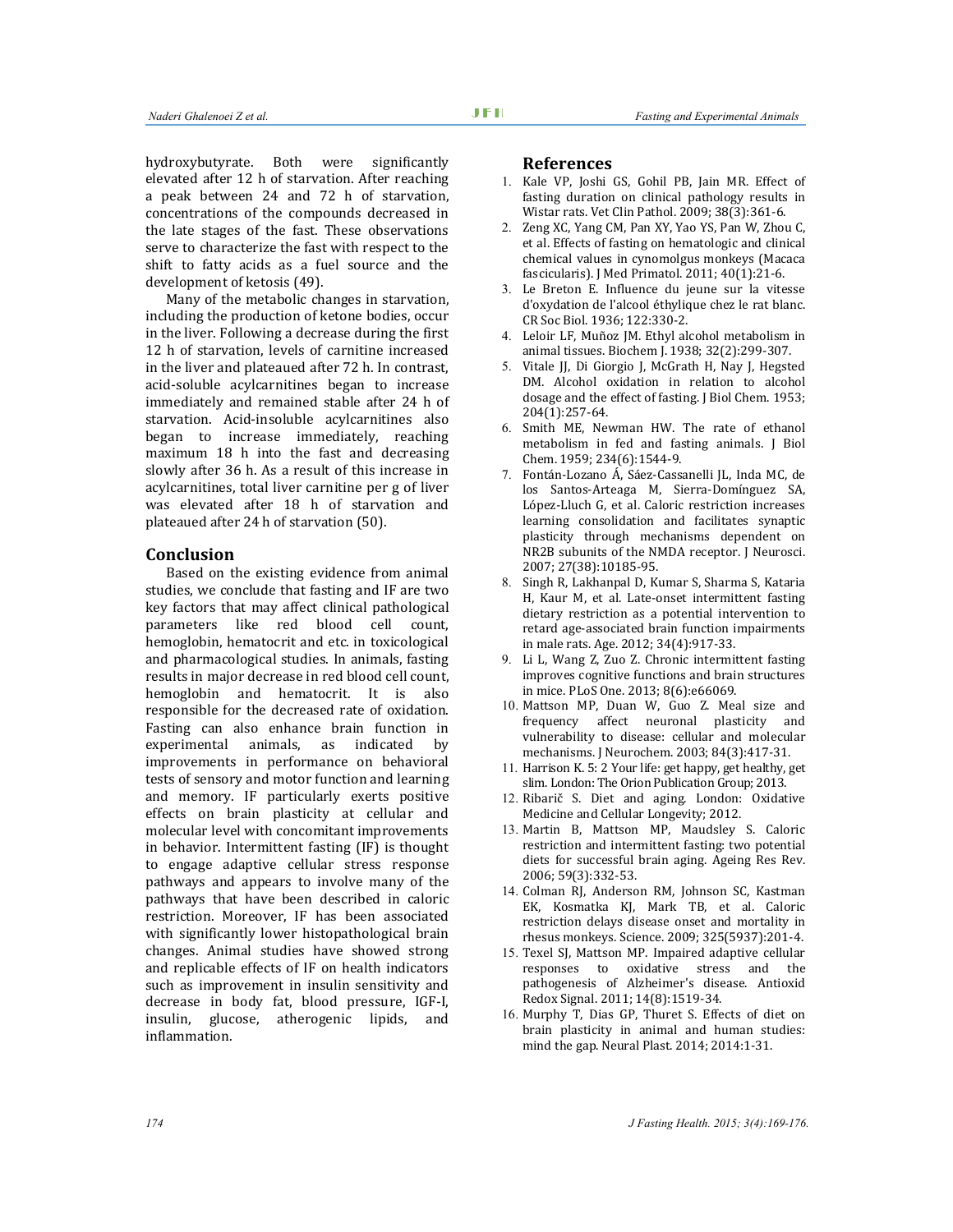- 17. Bruce‐Keller AJ, Umberger G, McFall R, Mattson MP. Food restriction reduces brain damage and improves behavioral outcome following excitotoxic and metabolic insults. Ann Neurol. 1999; 45(1):8-15.
- 18. Qiu G, Spangler EL, Wan R, Miller M, Mattson MP, So KF, et al. Neuroprotection provided by dietary restriction in rats is further enhanced by reducing glucocorticoids. Neurobiol Aging. 2012; 33(10):2398-410.
- 19. Mattson MP, Wan R. Beneficial effects of intermittent fasting and caloric restriction on the cardiovascular and cerebrovascular systems. J Nutr Biochem. 2005; 16(3):129-37.
- 20. Gillette-Guyonnet S, Vellas B. Caloric restriction and brain function. Curr Opin Clin Nutr Metab Care. 2008; 11(6):686-92.
- 21. Lee J, Seroogy KB, Mattson MP. Dietary restriction enhances neurotrophin expression and neurogenesis in the hippocampus of adult mice. J Neurochem. 2002; 80(3):539-47.
- 22. Font´an-Lozano A, Saez-Cassanelli JL, Inda MC, de los Santos-Arteaga M, Sierra-Domínguez SA, López-Lluch G, et al. Caloric restriction increases learning consolidation and facilitates synaptic plasticity through mechanisms dependent on NR2B subunits of the NMDA receptor. J Neurosci. 2007; 27(38):10185–95.
- 23. Anson RM, Guo Z, de Cabo R, Iyun T, Rios M, Hagepanos A, et al. Intermittent fasting dissociates beneficial effects of dietary restriction on glucose metabolism and neuronal resistance to injury from calorie intake. Proc Natl Acad Sci U S A. 2003; 100(10):6216-20.
- 24. Li B, Zhao J, Lv J, Tang F, Liu L, Sun Z, et al. Additive antidepressant-like effects of fasting with imipramine via modulation of 5-HT 2 receptors in the mice. Prog Neuropsychopharmacol Biol Psychiatry. 2014; 48:199-206.
- 25. Fusco S, Ripoli C, Podda MV, Ranieri SC, Leone L, Toietta G, et al. A role for neuronal cAMP responsive-element binding (CREB)-1 in brain responses to calorie restriction. Proc Natl Acad Sci U S A. 2012; 109(2):621-6.
- 26. Mansuy IM. Calcineurin in memory and bidirectional plasticity. Biochem Biophys Res Commun. 2003; 311(4):1195–208.
- 27. Soderling TR. Calcium/calmodulin-dependent protein kinase II: role in learning and memory. Mol Cell Biochem. 1993; 127(1):93-101.
- 28. Giese KP, Fedorov NB, Filipkowski RK, Silva AJ. Autophosphorylation at Thr286 of the alpha calcium-calmodulin kinase II in LTP and learning. Science. 1998; 279(5352):870-3.
- 29. Mladenovic Djordjevic A, Perovic M, Tesic V, Tanic N, Rakic L, Ruzdijic S, et al. Long-term dietary restriction modulates the level of presynaptic

proteins in the cortex and hippocampus of the aging rat. Neurochem Int. 2010; 56(2):250-5.

- 30. Adams MM, Shi L, Linville MC, Forbes ME, Long AB, Bennett C, et al. Caloric restriction and age affect synaptic proteins in hippocampal CA3 and spatial learning ability. Exp Neurol. 2008; 211(1):141-9.
- 31. Rutten BP, Van der Kolk NM, Schafer S, van Zandvoort MA, Bayer TA, Steinbusch HW, et al. Age-related loss of synaptophysin immunoreactive presynaptic boutons within the hippocampus of APP751SL, PS1M146L, and APP751 SL/PS1M146L transgenic mice. Am J Pathol. 2005; 167(1):161–73.
- 32. Kaur M, Sharma S, Kaur G. Age-related impairments in neuronal plasticity markers and astrocytic GFAP and their reversal by late-onset short term dietary restriction. Biogerontology. 2008; 9(6):441-54.
- 33. Anson RM, Guo Z, de Cabo R, Iyun T, Rios M, Hagepanos A, et al. Intermittent fasting dissociates beneficial effects of dietary restriction on glucose metabolism and neuronal resistance to injury from calorie intake. Proc Natl Acad Sci U S A. 2003; 100(10):6216–20.
- 34. Wan R, Camandola S, Mattson MP. Intermittent food deprivation improves cardiovascular and neuroendocrine responses to stress in rats. J Nutr. 2003; 133(6):1921-9.
- 35. Varady KA, Roohk DJ, Loe YC, McEvoy-Hein BK, Hellerstein MK. Effects of modified alternate-day fasting regimens on adipocyte size, triglyceride metabolism, and plasma adiponectin levels in mice. J Lipid Res. 2007; 48(10):2212-9.
- 36. Varady KA, Bhutani S, Church EC, Klempel MC. Short-term modified alternate-day fasting: a novel dietary strategy for weight loss and cardioprotection in obese adults. Am J Clin Nutr. 2009; 90(5):1138–43.
- 37. Mager DE, Wan R, Brown M, Cheng A, Wareski P, Abernethy DR, et al. Caloric restriction and intermittent fasting alter spectral measures of heart rate and blood pressure variability in rats. FASEB J. 2006; 20(6):631-7.
- 38. Wan R, Camandola S, Mattson MP. Intermittent fasting and dietary supplementation with 2 deoxy-D-glucose improve functional and metabolic cardiovascular risk factors in rats. FASEB J. 2003; 17(9):1133–4.
- 39. Ahmet I, Wan R, Mattson MP, Lakatta EG, Talan M. Cardioprotection by intermittent fasting in rats. Circulation. 2005; 112(20):3115-21.
- 40. Wan R, Ahmet I, Brown M, Cheng A, Kamimura N, Talan M, et al. Cardioprotective effect of intermittent fasting is associated with an elevation of adiponectin levels in rats. J Nutr Biochem. 2010; 21(5):413-7.